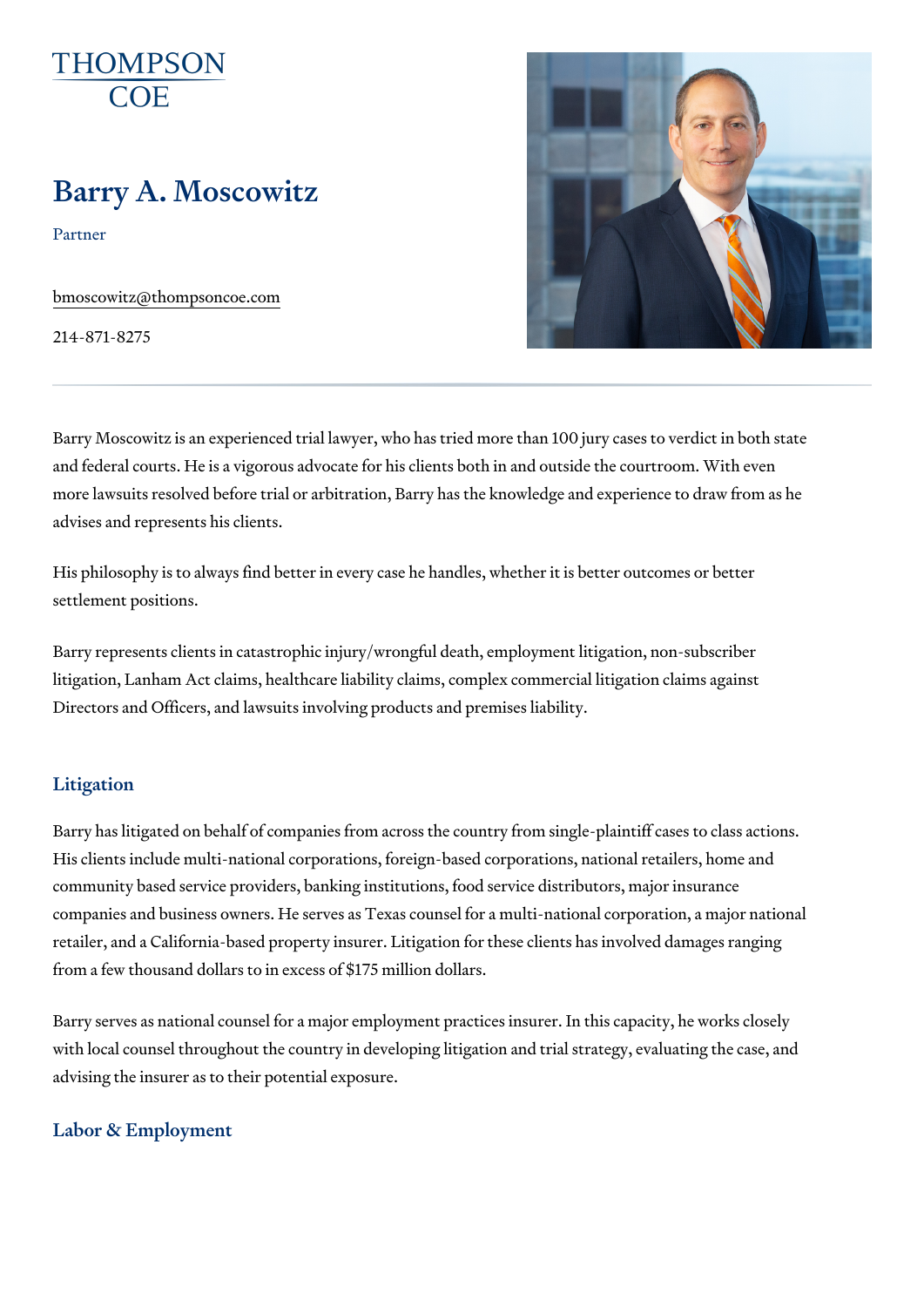Recognizing the unique nature of employment lawsuits, he strives to work with his clients to achieve creative and excellent outcomes for complicated problems. Barry represents employers throughout Texas before juries and arbitrators in claims involving gender discrimination, racial discrimination, national origin discrimination, religious discrimination, sexual harassment, disability discrimination, and wrongful termination.

Barry represents many national employers who are non-subscribers in Texas and frequently defends clients in lawsuits brought by workers who have sustained injuries in the workplace. He is often asked to defend companies where there are catastrophic injuries or death. He frequently advises clients on the formation of their non-subscriber plans and arbitration programs, and has represented clients in several ERISA lawsuits.

## Training & Presentations

As a service to his clients, Barry provides seminars and training on a variety of topics, including tort litigation, courtroom advocacy, ethics, electronic discovery rules in federal court, and Title VII claims.

## Representative Experience

#### LABOR & EMPLOYMENT

Obtained a defense verdict on behalf of a national private correctional corporation involving Plaintiff's constitutional claims made under Section 1983.

Obtained a Judgment as a Matter of Law in an ERISA lawsuit.

Obtained a defense verdict on behalf of a Fortune 50 company involving claims brought under the Texas Deceptive Trade Practices Act.

Obtained defense verdict in arbitration on behalf of a national security company involving claims of gender and race discrimination, including handling of the appeal to the 5th Circuit, which affirmed the judgment.

Obtained summary judgment in a gender discrimination claim involving allegations of failure to pay commissions, including handling of the appeal to the 5th Circuit, which affirmed the judgment.

#### COMMERCIAL LITIGATION

Obtained a defense verdict in a shareholder derivative action on behalf of two former directors involving allegations of negligence and mismanagement with claimed damages of \$160 million.

Obtained summary judgment on behalf of a large national retailer in a premises liability claim where Plaintiff sought \$7.5 million in damages.

Obtained a favorable resolution on behalf of a leading clearinghouse in a Sabine Pilot claim alleging violations of the Sherman Act/Clayton Act.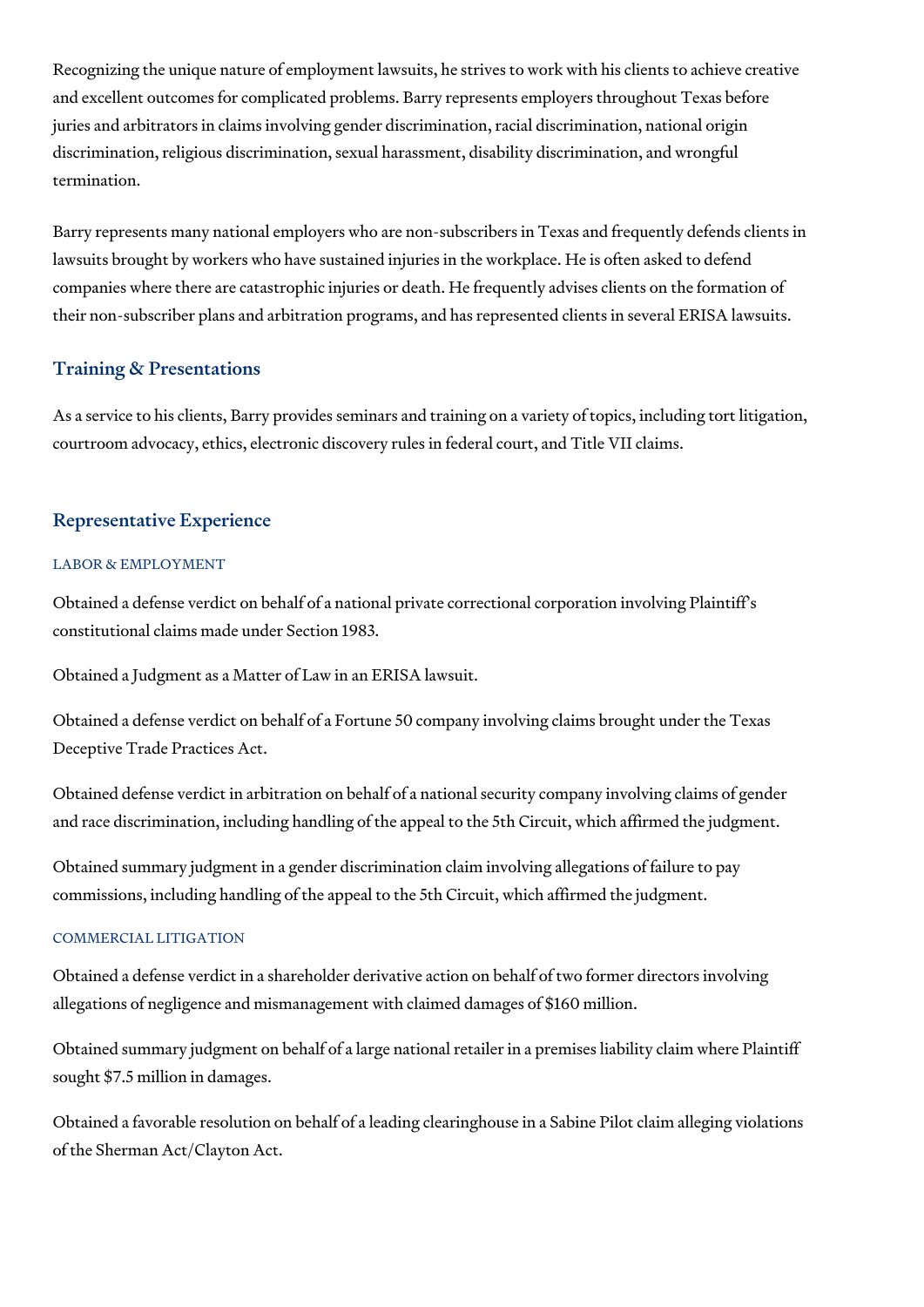Obtained summary judgment on behalf of a Fortune 50 company involving c Deceptive Practices Act and handled the appeals through the Texas Suprer

#### WRONGFUL DEATH

Obtained a defense verdict in a wrongful death, non-subscriber matter on I major U.S. retailer. The matter was original pending in state court in Brow to arbitration when the company successfully enforced its arbitration provi the non-subscriber plan. This was the client s first non-subscriber case th

Obtained a defense verdict on behalf of a multi-national corporation in a m involving premises liability claims, including the handling of lengthy post-

Obtained summary judgment in a wrongful death lawsuit involving alleged v Shop Statute.

Obtained a favorable resolution on behalf of a large national corporation i claim involving allegations of premises liability and negligent activity.

#### CLASS ACTION

Successfully compelled arbitration as to putative class members thereby d fraud/ breach of contract claim brought on behalf of hundreds of potential

#### Awards & Recognition

THE BEST LAWYERS IN AMERICA Listed for Labor & Employment Litigation and Personal Injury Litigation - D 2020-2022

#### Related Services

[Business and C](https://www.thompsoncoe.com/people/barry-a-moscowitz/)ommercial

#### [General Liability/Catas](https://www.thompsoncoe.com/people/barry-a-moscowitz/)trophic Injury

[Health](https://www.thompsoncoe.com/people/barry-a-moscowitz/) Care

[Labor & Empl](https://www.thompsoncoe.com/people/barry-a-moscowitz/)oyment

[Products Liability &](https://www.thompsoncoe.com/people/barry-a-moscowitz/) Mass Torts

[Professional](https://www.thompsoncoe.com/people/barry-a-moscowitz/) Liability

Publications & Speaking Engagements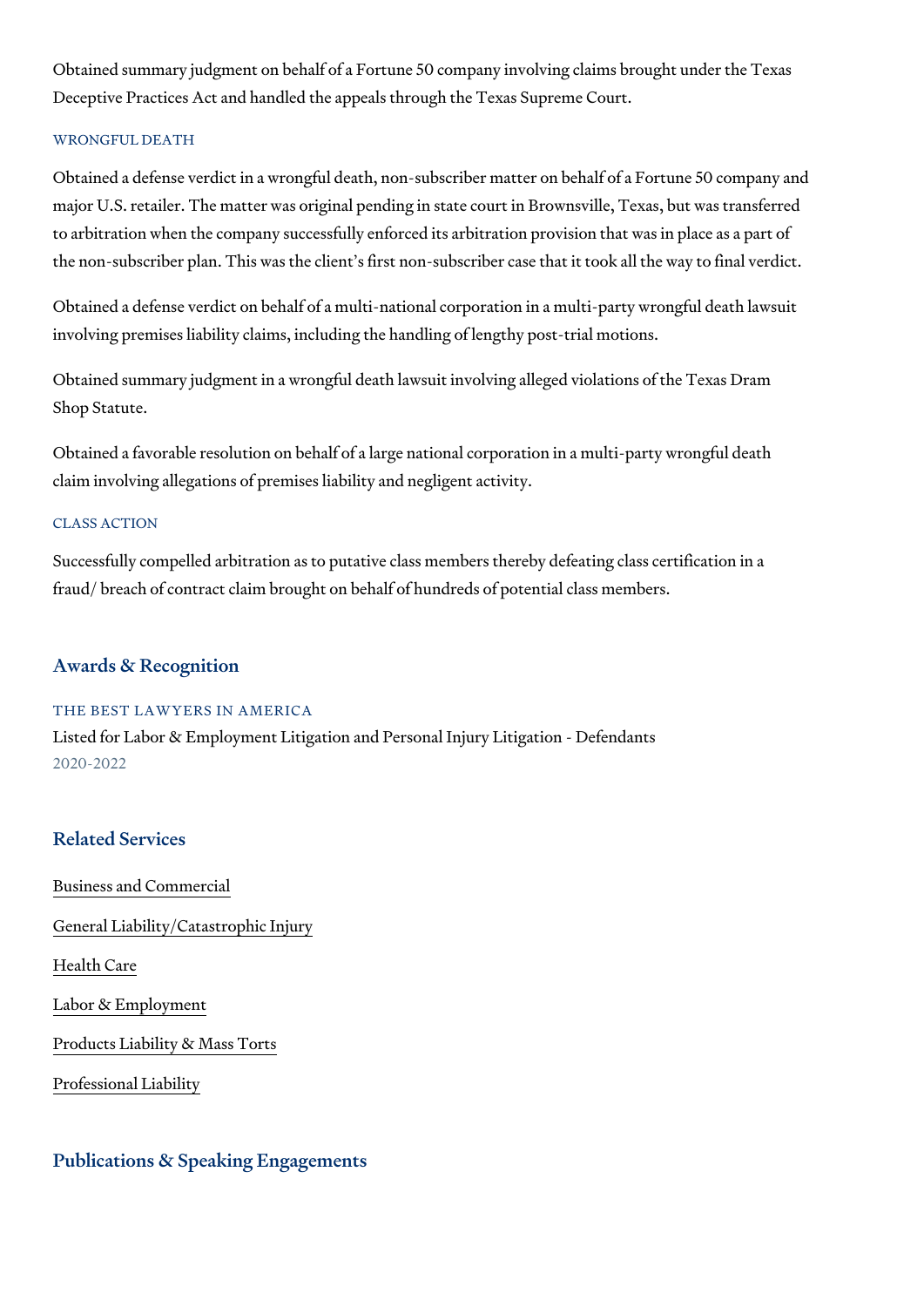#### [The COVID-19 Vac](https://www.thompsoncoe.com/resources/publications/the-covid-19-vaccine-part-1/)cine Part 1

Dec 18, 2020

# [Is there a specific risk or risks that a General Contractor may](https://www.thompsoncoe.com/resources/publications/is-there-a-specific-risk-or-risks-that-a-general-contractor-may-encounter-if-they-hire-a-subcontractor-that-is-a-non-subscriber/) encounter if [non-subsc](https://www.thompsoncoe.com/resources/publications/is-there-a-specific-risk-or-risks-that-a-general-contractor-may-encounter-if-they-hire-a-subcontractor-that-is-a-non-subscriber/)riber?

Feb 20, 2017

#### [Workers Compensation Bar for B](https://www.thompsoncoe.com/resources/publications/workers-compensation-bar-for-borrowed-employees/)orrowed Employees Jan 31, 2012

# [Labor & Employment New](https://www.thompsoncoe.com/resources/publications/labor-employment-news-2009-issue-3/)s: 2009, Issue 3

Sep 11, 2009

### [Labor & Employment Law Alert COBR](https://www.thompsoncoe.com/resources/publications/labor-employment-law-alert-cobra-premium-changes/)A Premium Changes Mar 30, 2009

# [Labor & Employment New](https://www.thompsoncoe.com/resources/publications/labor-employment-news-2009-issue-1/)s: 2009, Issue 1

Jan 30, 2009

#### CLM Southwest Conference

 Avoiding the Bad Faith Setup" Tampa, Florida

### Education, Admissions & Activities

EDUCATION

# Chicago-Kent College of Law J.D., 1995 Certificate in Environmental Law

# Northern Illinois University

B.A., 1991

#### BAR ADMISSIONS

Texas 1998

### Illinois 1995

#### COURT ADMISSIONS

United States District Court of Texas: Northern, Southern, Eastern, Western

United States Court of Appeals, Fifth Circuit